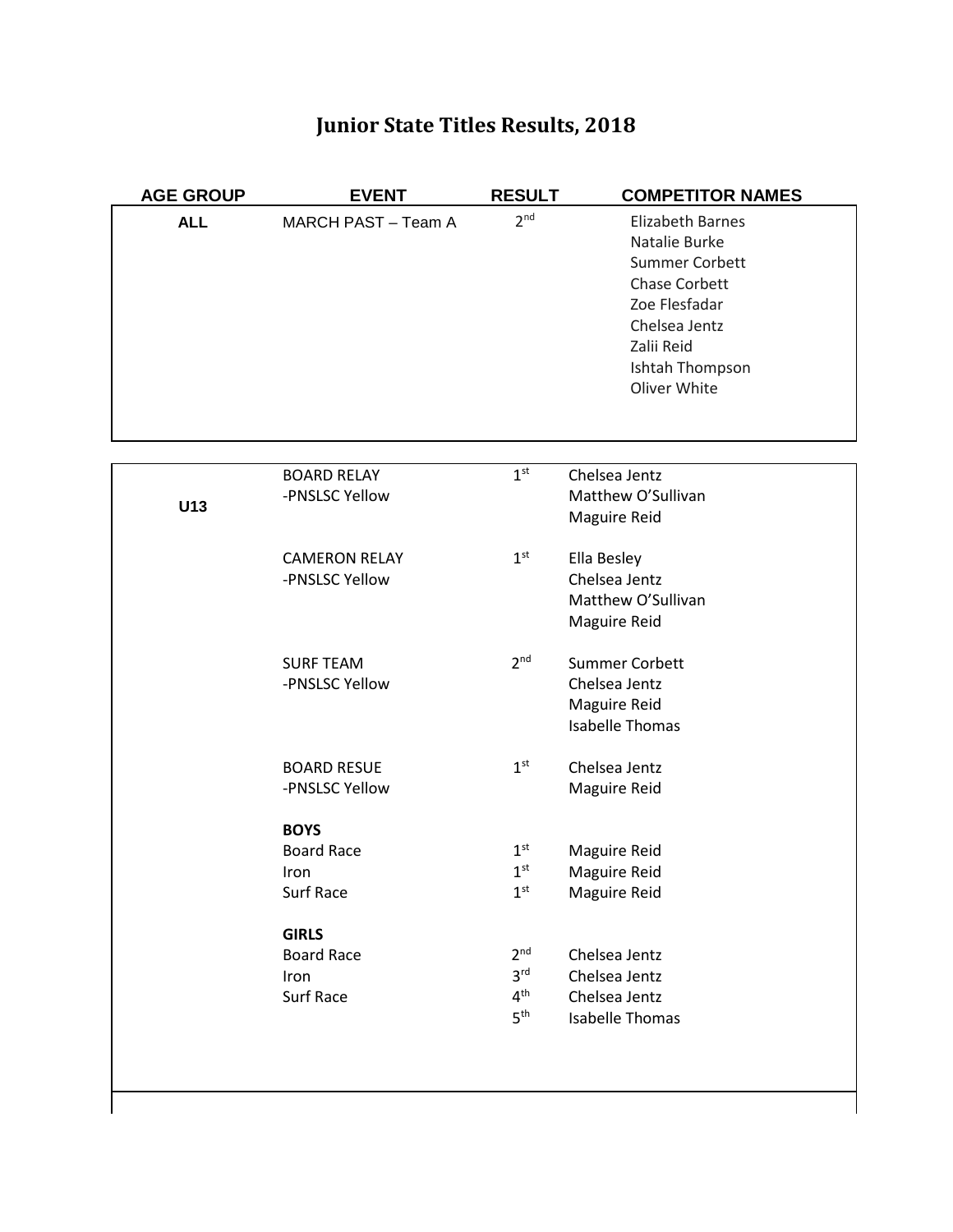| 1 <sup>st</sup><br><b>BOARD RACE</b><br>Zalii Reid<br><b>U12 GIRLS</b><br>1 <sup>st</sup><br>Zalii Reid<br><b>SURF RACE</b><br>2 <sup>nd</sup><br><b>IRON</b><br>Zalii Reid<br>1 <sup>st</sup><br><b>BOARD RACE</b><br>Ky Myatt<br>1 <sup>st</sup><br>Ky Myatt<br><b>IRON</b><br><b>U11 BOYS</b><br>1 <sup>st</sup><br>Ky Myatt<br><b>SURF RACE</b><br>3 <sup>rd</sup><br><b>BOARD RACE</b><br>Ishtah Thompson<br>U11 GIRLS<br>1 <sup>st</sup><br>Ishtah Thompson<br><b>BEACH SPRINT</b><br>2 <sup>nd</sup><br>Ishtah Thompson<br><b>BEACH FLAGS</b><br>3 <sup>rd</sup><br><b>U11 TEAMS</b><br><b>CAMERON RELAY</b><br><b>Elizabeth Barnes</b><br>-PNSLSC Yellow<br>Ky Myatt<br>Ishtah Thompson<br>Toby White<br>6 <sup>th</sup><br>1km TEAM RUN<br>Ky Myatt<br>-PNSLSC Yellow<br>Mason Smith<br>Ishtah Thompson<br>Toby White<br>2 <sup>nd</sup><br><b>BOARD RELAY</b><br><b>Elizabeth Barnes</b><br>-PNSLSC Yellow<br>Ky Myatt<br>Ishtah Thompson<br>1 <sup>st</sup><br><b>Elizabeth Barnes</b><br><b>BRACE RELAY</b><br>-PNSLSC White<br>Ky Myatt<br>1 <sup>st</sup><br>Chase Corbett<br><b>BOARD RACE</b><br>2 <sup>nd</sup><br><b>Ben Dittmar</b><br><b>WADE</b><br>U10 BOYS<br>1 <sup>st</sup><br>Chase Corbett<br><b>SURF RACE</b><br>2 <sub>nd</sub><br>Zoe Flesfadar<br><b>U10 GIRLS</b><br><b>BOARD RACE</b><br>1 <sup>st</sup><br>Zoe Flesfadar<br>2 <sup>nd</sup><br>Ava Shreeve<br><b>BEACH SPRINT</b><br>2 <sup>nd</sup><br>Ava Shreeve<br><b>BEACH FLAGS</b><br>4 <sup>th</sup><br>Zoe Flesfadar<br>2 <sup>nd</sup><br>Zoe Flesfadar<br><b>WADE</b><br>1 <sup>st</sup><br>Chase Corbett<br>U10 TEAMS<br><b>CAMERON RELAY</b><br>-PNSLSC Yellow<br><b>Ben Dittmar</b><br>Zoe Flesfadar<br>Ava Shreeve | <b>U12 BOYS</b> | <b>BOARD RACE</b> | 6 <sup>th</sup> | Lewis Paton |
|---------------------------------------------------------------------------------------------------------------------------------------------------------------------------------------------------------------------------------------------------------------------------------------------------------------------------------------------------------------------------------------------------------------------------------------------------------------------------------------------------------------------------------------------------------------------------------------------------------------------------------------------------------------------------------------------------------------------------------------------------------------------------------------------------------------------------------------------------------------------------------------------------------------------------------------------------------------------------------------------------------------------------------------------------------------------------------------------------------------------------------------------------------------------------------------------------------------------------------------------------------------------------------------------------------------------------------------------------------------------------------------------------------------------------------------------------------------------------------------------------------------------------------------------------------------------------------------------------------------------------------------------------------------------------------------------------------------------|-----------------|-------------------|-----------------|-------------|
|                                                                                                                                                                                                                                                                                                                                                                                                                                                                                                                                                                                                                                                                                                                                                                                                                                                                                                                                                                                                                                                                                                                                                                                                                                                                                                                                                                                                                                                                                                                                                                                                                                                                                                                     |                 |                   |                 |             |
|                                                                                                                                                                                                                                                                                                                                                                                                                                                                                                                                                                                                                                                                                                                                                                                                                                                                                                                                                                                                                                                                                                                                                                                                                                                                                                                                                                                                                                                                                                                                                                                                                                                                                                                     |                 |                   |                 |             |
|                                                                                                                                                                                                                                                                                                                                                                                                                                                                                                                                                                                                                                                                                                                                                                                                                                                                                                                                                                                                                                                                                                                                                                                                                                                                                                                                                                                                                                                                                                                                                                                                                                                                                                                     |                 |                   |                 |             |
|                                                                                                                                                                                                                                                                                                                                                                                                                                                                                                                                                                                                                                                                                                                                                                                                                                                                                                                                                                                                                                                                                                                                                                                                                                                                                                                                                                                                                                                                                                                                                                                                                                                                                                                     |                 |                   |                 |             |
|                                                                                                                                                                                                                                                                                                                                                                                                                                                                                                                                                                                                                                                                                                                                                                                                                                                                                                                                                                                                                                                                                                                                                                                                                                                                                                                                                                                                                                                                                                                                                                                                                                                                                                                     |                 |                   |                 |             |
|                                                                                                                                                                                                                                                                                                                                                                                                                                                                                                                                                                                                                                                                                                                                                                                                                                                                                                                                                                                                                                                                                                                                                                                                                                                                                                                                                                                                                                                                                                                                                                                                                                                                                                                     |                 |                   |                 |             |
|                                                                                                                                                                                                                                                                                                                                                                                                                                                                                                                                                                                                                                                                                                                                                                                                                                                                                                                                                                                                                                                                                                                                                                                                                                                                                                                                                                                                                                                                                                                                                                                                                                                                                                                     |                 |                   |                 |             |
|                                                                                                                                                                                                                                                                                                                                                                                                                                                                                                                                                                                                                                                                                                                                                                                                                                                                                                                                                                                                                                                                                                                                                                                                                                                                                                                                                                                                                                                                                                                                                                                                                                                                                                                     |                 |                   |                 |             |
|                                                                                                                                                                                                                                                                                                                                                                                                                                                                                                                                                                                                                                                                                                                                                                                                                                                                                                                                                                                                                                                                                                                                                                                                                                                                                                                                                                                                                                                                                                                                                                                                                                                                                                                     |                 |                   |                 |             |
|                                                                                                                                                                                                                                                                                                                                                                                                                                                                                                                                                                                                                                                                                                                                                                                                                                                                                                                                                                                                                                                                                                                                                                                                                                                                                                                                                                                                                                                                                                                                                                                                                                                                                                                     |                 |                   |                 |             |
|                                                                                                                                                                                                                                                                                                                                                                                                                                                                                                                                                                                                                                                                                                                                                                                                                                                                                                                                                                                                                                                                                                                                                                                                                                                                                                                                                                                                                                                                                                                                                                                                                                                                                                                     |                 |                   |                 |             |
|                                                                                                                                                                                                                                                                                                                                                                                                                                                                                                                                                                                                                                                                                                                                                                                                                                                                                                                                                                                                                                                                                                                                                                                                                                                                                                                                                                                                                                                                                                                                                                                                                                                                                                                     |                 |                   |                 |             |
|                                                                                                                                                                                                                                                                                                                                                                                                                                                                                                                                                                                                                                                                                                                                                                                                                                                                                                                                                                                                                                                                                                                                                                                                                                                                                                                                                                                                                                                                                                                                                                                                                                                                                                                     |                 |                   |                 |             |
|                                                                                                                                                                                                                                                                                                                                                                                                                                                                                                                                                                                                                                                                                                                                                                                                                                                                                                                                                                                                                                                                                                                                                                                                                                                                                                                                                                                                                                                                                                                                                                                                                                                                                                                     |                 |                   |                 |             |
|                                                                                                                                                                                                                                                                                                                                                                                                                                                                                                                                                                                                                                                                                                                                                                                                                                                                                                                                                                                                                                                                                                                                                                                                                                                                                                                                                                                                                                                                                                                                                                                                                                                                                                                     |                 |                   |                 |             |
|                                                                                                                                                                                                                                                                                                                                                                                                                                                                                                                                                                                                                                                                                                                                                                                                                                                                                                                                                                                                                                                                                                                                                                                                                                                                                                                                                                                                                                                                                                                                                                                                                                                                                                                     |                 |                   |                 |             |
|                                                                                                                                                                                                                                                                                                                                                                                                                                                                                                                                                                                                                                                                                                                                                                                                                                                                                                                                                                                                                                                                                                                                                                                                                                                                                                                                                                                                                                                                                                                                                                                                                                                                                                                     |                 |                   |                 |             |
|                                                                                                                                                                                                                                                                                                                                                                                                                                                                                                                                                                                                                                                                                                                                                                                                                                                                                                                                                                                                                                                                                                                                                                                                                                                                                                                                                                                                                                                                                                                                                                                                                                                                                                                     |                 |                   |                 |             |
|                                                                                                                                                                                                                                                                                                                                                                                                                                                                                                                                                                                                                                                                                                                                                                                                                                                                                                                                                                                                                                                                                                                                                                                                                                                                                                                                                                                                                                                                                                                                                                                                                                                                                                                     |                 |                   |                 |             |
|                                                                                                                                                                                                                                                                                                                                                                                                                                                                                                                                                                                                                                                                                                                                                                                                                                                                                                                                                                                                                                                                                                                                                                                                                                                                                                                                                                                                                                                                                                                                                                                                                                                                                                                     |                 |                   |                 |             |
|                                                                                                                                                                                                                                                                                                                                                                                                                                                                                                                                                                                                                                                                                                                                                                                                                                                                                                                                                                                                                                                                                                                                                                                                                                                                                                                                                                                                                                                                                                                                                                                                                                                                                                                     |                 |                   |                 |             |
|                                                                                                                                                                                                                                                                                                                                                                                                                                                                                                                                                                                                                                                                                                                                                                                                                                                                                                                                                                                                                                                                                                                                                                                                                                                                                                                                                                                                                                                                                                                                                                                                                                                                                                                     |                 |                   |                 |             |
|                                                                                                                                                                                                                                                                                                                                                                                                                                                                                                                                                                                                                                                                                                                                                                                                                                                                                                                                                                                                                                                                                                                                                                                                                                                                                                                                                                                                                                                                                                                                                                                                                                                                                                                     |                 |                   |                 |             |
|                                                                                                                                                                                                                                                                                                                                                                                                                                                                                                                                                                                                                                                                                                                                                                                                                                                                                                                                                                                                                                                                                                                                                                                                                                                                                                                                                                                                                                                                                                                                                                                                                                                                                                                     |                 |                   |                 |             |
|                                                                                                                                                                                                                                                                                                                                                                                                                                                                                                                                                                                                                                                                                                                                                                                                                                                                                                                                                                                                                                                                                                                                                                                                                                                                                                                                                                                                                                                                                                                                                                                                                                                                                                                     |                 |                   |                 |             |
|                                                                                                                                                                                                                                                                                                                                                                                                                                                                                                                                                                                                                                                                                                                                                                                                                                                                                                                                                                                                                                                                                                                                                                                                                                                                                                                                                                                                                                                                                                                                                                                                                                                                                                                     |                 |                   |                 |             |
|                                                                                                                                                                                                                                                                                                                                                                                                                                                                                                                                                                                                                                                                                                                                                                                                                                                                                                                                                                                                                                                                                                                                                                                                                                                                                                                                                                                                                                                                                                                                                                                                                                                                                                                     |                 |                   |                 |             |
|                                                                                                                                                                                                                                                                                                                                                                                                                                                                                                                                                                                                                                                                                                                                                                                                                                                                                                                                                                                                                                                                                                                                                                                                                                                                                                                                                                                                                                                                                                                                                                                                                                                                                                                     |                 |                   |                 |             |
|                                                                                                                                                                                                                                                                                                                                                                                                                                                                                                                                                                                                                                                                                                                                                                                                                                                                                                                                                                                                                                                                                                                                                                                                                                                                                                                                                                                                                                                                                                                                                                                                                                                                                                                     |                 |                   |                 |             |
|                                                                                                                                                                                                                                                                                                                                                                                                                                                                                                                                                                                                                                                                                                                                                                                                                                                                                                                                                                                                                                                                                                                                                                                                                                                                                                                                                                                                                                                                                                                                                                                                                                                                                                                     |                 |                   |                 |             |
|                                                                                                                                                                                                                                                                                                                                                                                                                                                                                                                                                                                                                                                                                                                                                                                                                                                                                                                                                                                                                                                                                                                                                                                                                                                                                                                                                                                                                                                                                                                                                                                                                                                                                                                     |                 |                   |                 |             |
|                                                                                                                                                                                                                                                                                                                                                                                                                                                                                                                                                                                                                                                                                                                                                                                                                                                                                                                                                                                                                                                                                                                                                                                                                                                                                                                                                                                                                                                                                                                                                                                                                                                                                                                     |                 |                   |                 |             |
|                                                                                                                                                                                                                                                                                                                                                                                                                                                                                                                                                                                                                                                                                                                                                                                                                                                                                                                                                                                                                                                                                                                                                                                                                                                                                                                                                                                                                                                                                                                                                                                                                                                                                                                     |                 |                   |                 |             |
|                                                                                                                                                                                                                                                                                                                                                                                                                                                                                                                                                                                                                                                                                                                                                                                                                                                                                                                                                                                                                                                                                                                                                                                                                                                                                                                                                                                                                                                                                                                                                                                                                                                                                                                     |                 |                   |                 |             |
|                                                                                                                                                                                                                                                                                                                                                                                                                                                                                                                                                                                                                                                                                                                                                                                                                                                                                                                                                                                                                                                                                                                                                                                                                                                                                                                                                                                                                                                                                                                                                                                                                                                                                                                     |                 |                   |                 |             |
|                                                                                                                                                                                                                                                                                                                                                                                                                                                                                                                                                                                                                                                                                                                                                                                                                                                                                                                                                                                                                                                                                                                                                                                                                                                                                                                                                                                                                                                                                                                                                                                                                                                                                                                     |                 |                   |                 |             |
|                                                                                                                                                                                                                                                                                                                                                                                                                                                                                                                                                                                                                                                                                                                                                                                                                                                                                                                                                                                                                                                                                                                                                                                                                                                                                                                                                                                                                                                                                                                                                                                                                                                                                                                     |                 |                   |                 |             |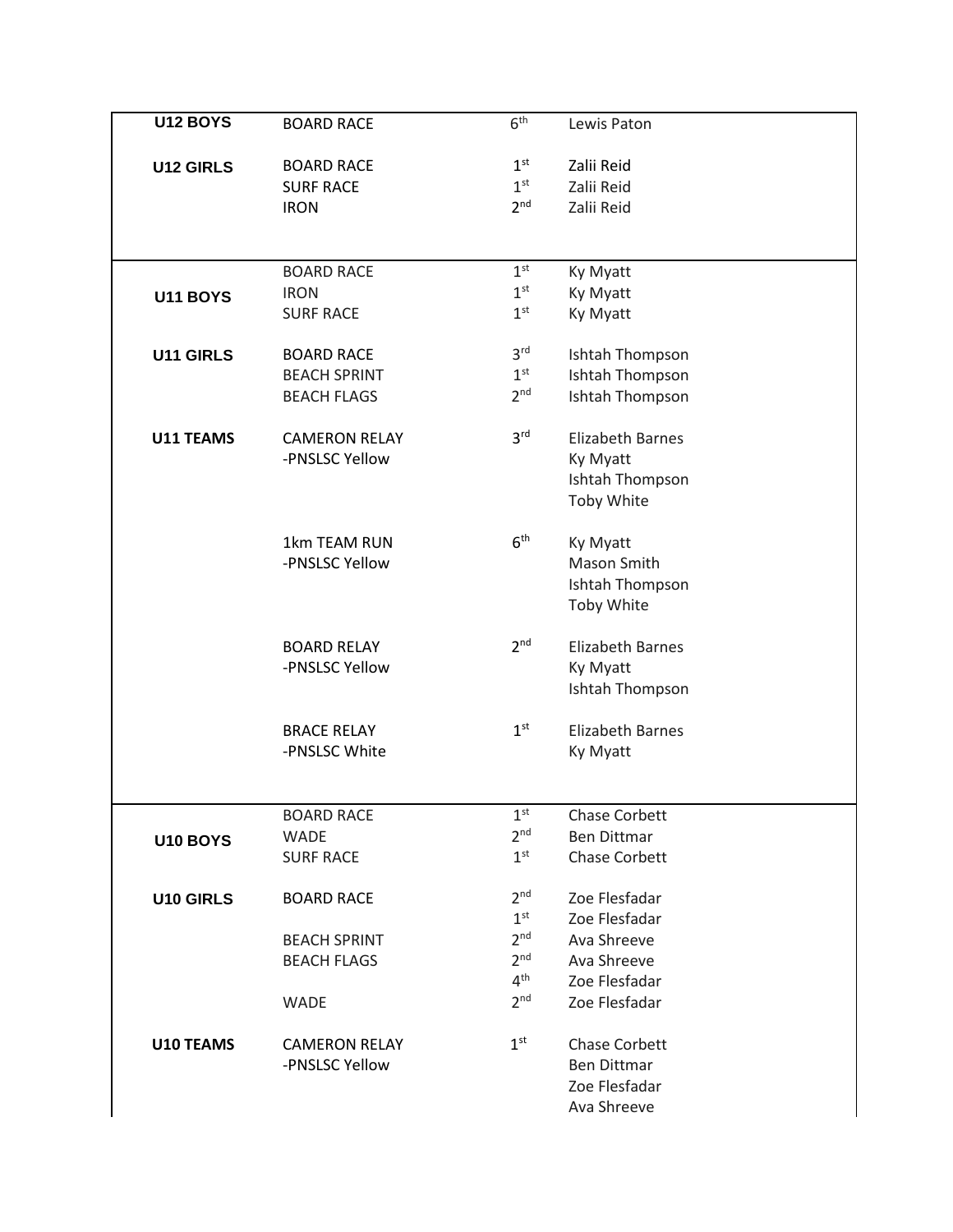|                 | <b>WADE RELAY</b><br>-PNSLSC Yellow       | 1 <sup>st</sup>                                       | Chase Corbett<br><b>Ben Dittmar</b><br>Zoe Flesfadar<br>Ava Shreeve                                     |  |
|-----------------|-------------------------------------------|-------------------------------------------------------|---------------------------------------------------------------------------------------------------------|--|
|                 | <b>BOARD RELAY</b><br>-PNSLSC Yellow      | 1 <sup>st</sup>                                       | Chase Corbett<br>Zoe Flefadar<br>Jaxon Williams                                                         |  |
|                 | 1km TEAM RUN<br>-PNSLSC Yellow            | 3 <sup>rd</sup>                                       | <b>Chase Corbett</b><br><b>Ben Dittmar</b><br>Zoe Flesfadar                                             |  |
| <b>U9 BOYS</b>  | <b>BEACH FLAGS</b>                        | 3 <sup>rd</sup>                                       | Brydan Smith                                                                                            |  |
| <b>U9 GIRLS</b> | <b>WADE</b><br><b>BEACH FLAGS</b>         | 1 <sup>st</sup><br>1 <sup>st</sup><br>1 <sup>st</sup> | Mia Aguire<br>Mia Aguire<br>Mia Aguire                                                                  |  |
| <b>U9 TEAMS</b> | <b>BEACH SPRINT</b><br><b>BEACH RELAY</b> | 3 <sup>rd</sup><br>2 <sup>nd</sup>                    | Layla Mason<br>Mia Aguire                                                                               |  |
|                 | -PNSLSC Team A                            |                                                       | Claire Burke<br>Nathan Flefadar<br>Brydan Smith                                                         |  |
| <b>U8 GIRLS</b> | <b>BEACH FLAGS</b>                        | 3 <sup>rd</sup>                                       | Niamh Byrnes                                                                                            |  |
| <b>U8-U10</b>   | <b>BUCHANAN RELAY</b><br>-PNSLSC Maroon   | 5 <sup>th</sup>                                       | Aaliyah Bowes<br>Claire Burke<br><b>Ben Dittmar</b><br>Jessica Martin<br>Layla Mason<br>Harper Rochford |  |
|                 |                                           |                                                       |                                                                                                         |  |

**Senior State Titles Results, 2018**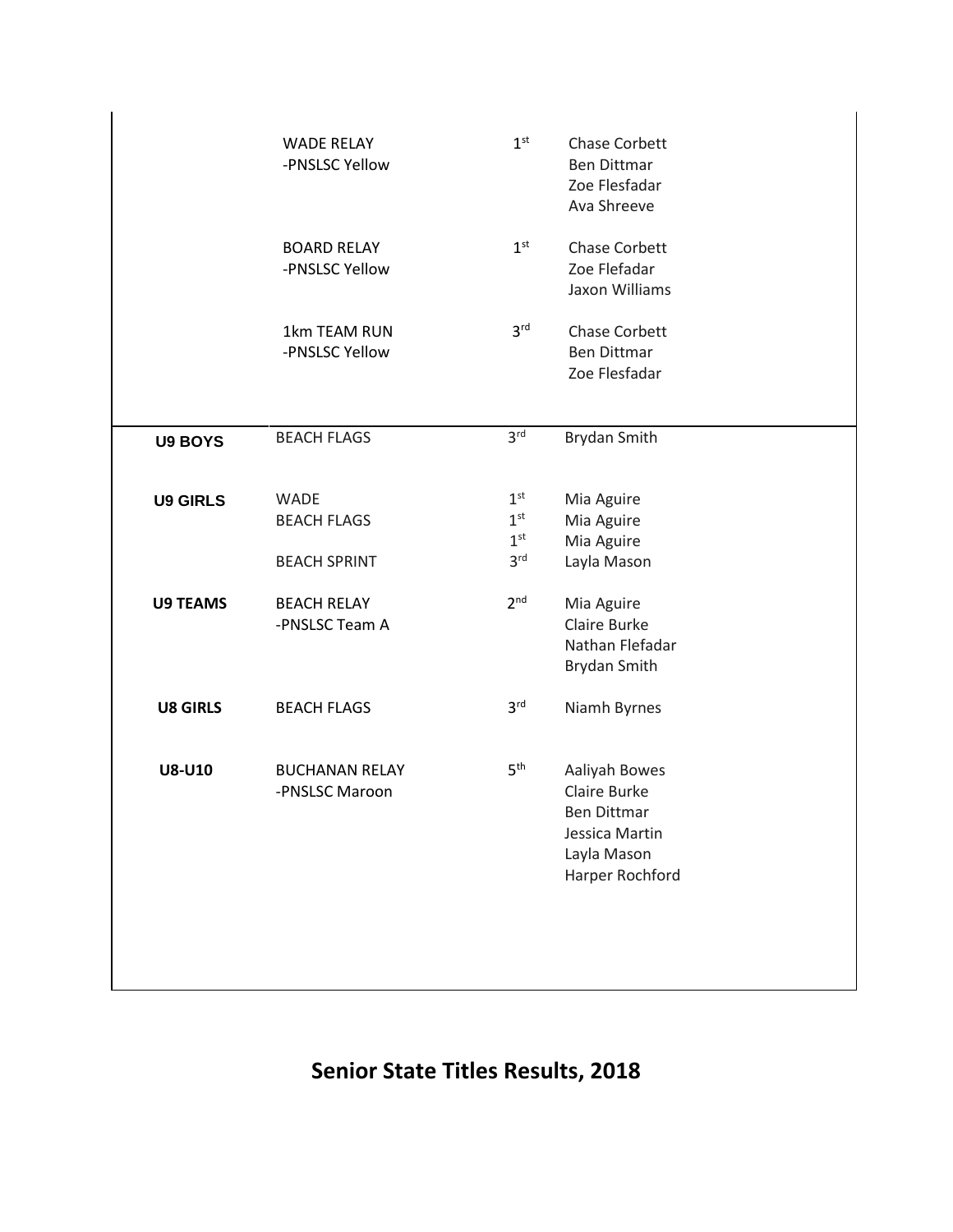#### **Women 2km Beach Run**

- Open Jemma Nguyen 1st
- U19 Bessie Humphreys 2nd
- U17 Olivia Byrnes 5<sup>th</sup>, Paige Corbett 6<sup>th</sup>
- U15 Tanisha Jentz 4<sup>th</sup>
- U14 Victoria Barnes 3rd

#### **Male 2km Beach Run**

- U17 Ziggy Humphreys 6th
- U15 Issac Byrnes 6<sup>th</sup>

#### **Female Beach Sprints**

Open Sprint Relay- 5th Jemma Nguyen, Lee Myatt, Bessie Humphrys, Jodi Kappler

#### **Male Beach Sprints**

Open - Ryan Frost 3rd

U17 Beach Relay - 3<sup>rd</sup> Ryan Frost, Tomas Parker, Ziggy Humphrys, Jack Eastwood

U19 Beach Relay - 6<sup>th</sup> Ryan Frost, Tomas Parker, Ziggy Humphries, Jack Eastwood

#### **Female Boards**

- Open Jemma Nguyen 6<sup>th</sup>
- Under 19 Bessie Humphreys 5th
- Under 17 Paige Corbett 4<sup>th</sup>
- Under 15 Tanisha Jentz 1st

Open Board Relay – Jemma Nguyen, Bessie Humphrys, Paige Corbett 3rd

Under 19 Board Relay - Bessie Humphrys, Paige Corbett, Olivia Byrnes

Under 17 Board Relay - Paige Corbett, Olivia Byrnes, Emily Metti

Under 15 Board Relay - Tanisha Jentz, Victoria Barnes, Taylah McCrackan

#### **Male Boards**

U17 Board Rescue - Ziggy Humphreys, Tomas Parker 3rd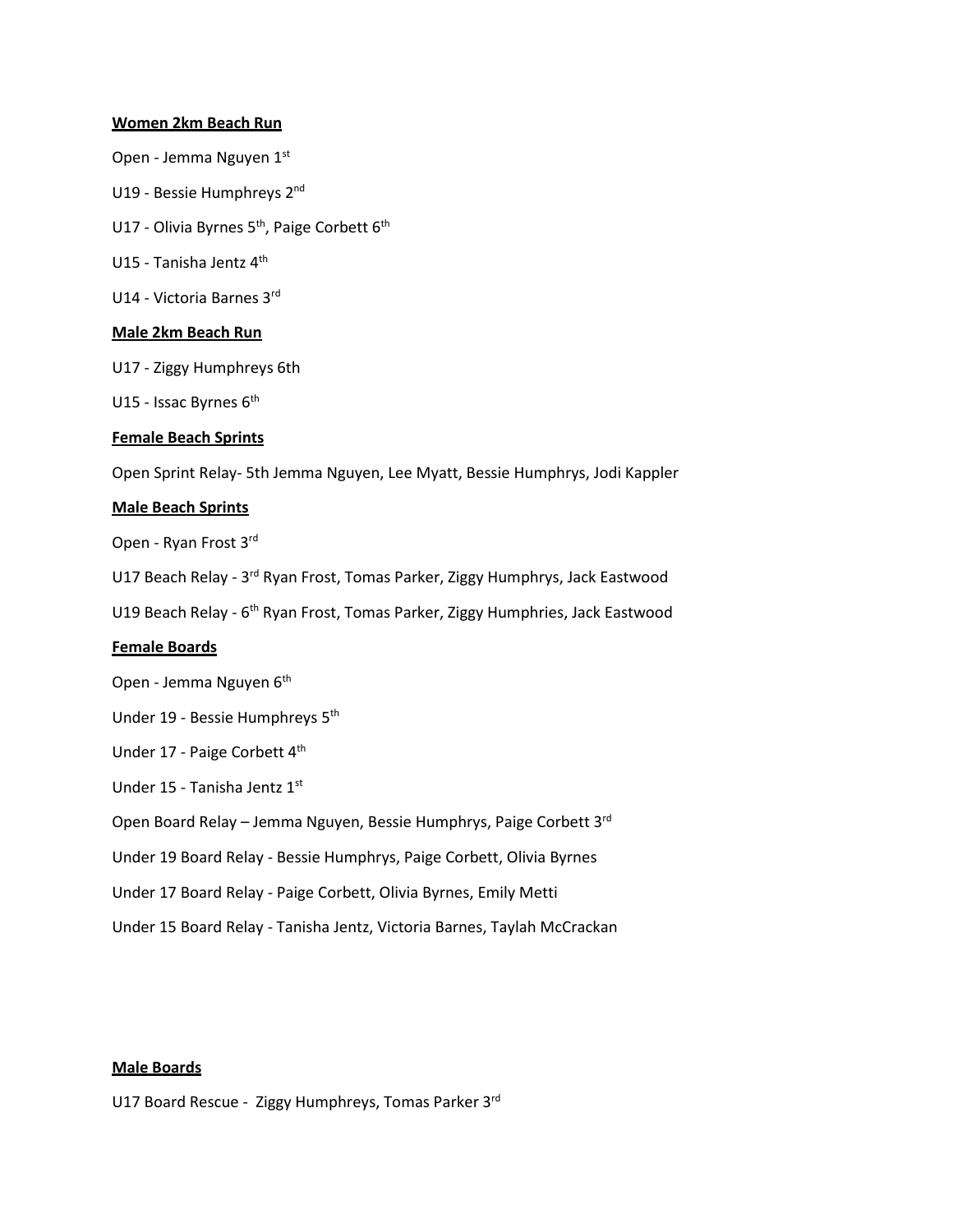U17 Board Relay - Ziggy Humphrys, Tomas Parker, Ryan Frost3rd

## **Female Ski**

Open - Lee Myatt 3rd

U19 - Bessie Humphrys 5<sup>th</sup>

Open Double Ski – Lee Myatt, Jodi Kappler 6<sup>th</sup>

Open Ski Relay – Bessie Humphrys, Jodi Kappler , Lee Myatt 4th

### **Male Ski**

Open - Sam Myatt 4<sup>th</sup>

Open Double Ski – Sam Myatt, Simon Newell 5<sup>th</sup>

U19 Double Ski – Ziggy Humphrys, Josh Thomas 5th

U17 Ski Relay - Ziggy, Jack, Josh 3rd

### **Female Taplin**

Open – Lee Maytt, Bessie Humphrys, Jemma Nguyen5<sup>th</sup>

U17 – Paige Corbett, Olivia Byrnes, Emily Metti 6<sup>th</sup>

#### **Male Taplin**

Open – Sam Myatt, Simon Newell, Jack Eastwood, Tomas Parker, Ryan Frost, Ziggy Humphrys 6<sup>th</sup>

U17 – Ziggy Humphrys, Ryan Frost, Tomas Parker 2<sup>nd</sup>

#### **Female Surf Race**

Restricted over 24 - Jemma Nguyen 1st

U15 Surf Teams - Billie Perkins, Tanisha Jentz, Victoria Barnes, Taylah McCrackan 6<sup>th</sup>

#### **U23 March Past**

Victoria Barnes, Olivia Byrnes, Issac Byrnes, Paige Corbett, Taylah McCrackan, Ryan Frost, Bessie Humphrys, Ziggy Humphrys , Tanisha Jenzt, Emily Metti, Mikayla O'Sullivan, Billie Perkins, Josh Thomas 3rd

## **Master State Titles Results, 2018**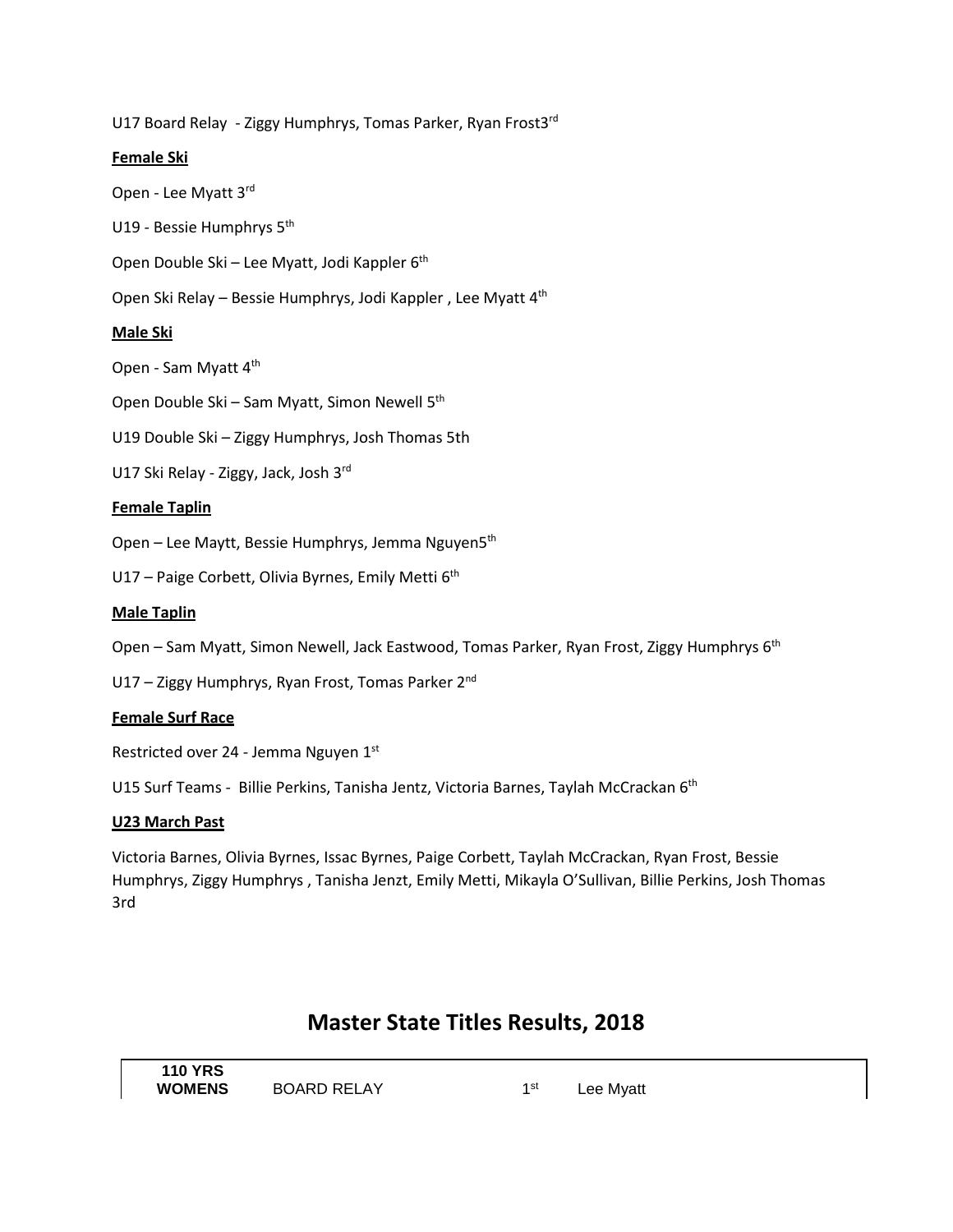|                                 |                     |                                    | Jemma Nguyen<br>Jodi Kappler                                |
|---------------------------------|---------------------|------------------------------------|-------------------------------------------------------------|
|                                 |                     | 4 <sup>th</sup>                    | Carly Lane<br>Jacqui Corbett<br>Sue Williams                |
|                                 | <b>SURF TEAM</b>    | 2 <sub>nd</sub>                    | Sharon Beaver<br>Lee Myatt<br>Jemma Nguyen                  |
|                                 | <b>SKI RELAY</b>    | 2 <sub>nd</sub>                    | Lee Myatt<br>Carly Lane<br>Jodi Kappler                     |
|                                 | <b>TAPLIN RELAY</b> | 2 <sub>nd</sub>                    | Lee Myatt<br>Jemma Nguyen<br>Jodi Kappler                   |
|                                 |                     | 5 <sup>th</sup>                    | Carly Lane<br>Jacqui Corbett<br>Sue Williams                |
| <b>130 YRS</b><br><b>WOMENS</b> | <b>SURF TEAM</b>    | 3 <sup>rd</sup>                    | Jodi Kappler<br>Sue Williams<br>Carly Lane                  |
| <b>140 YRS</b><br><b>WOMENS</b> | <b>BEACH RELAY</b>  | 2 <sub>nd</sub>                    | Jacqui Corbett<br>Jodi Kappler<br>Lee Myatt<br>Jemma Nguyen |
| <b>30-34 WOMENS</b>             | 2km BEACH RUN       | 1st                                | Jemma Nguyen                                                |
|                                 | <b>FLAGS</b>        | 1 <sup>st</sup><br>2 <sup>nd</sup> | Jemma Nguyen<br>Carly Lane                                  |
|                                 | <b>BEACH SPRINT</b> | 1 <sup>st</sup><br>4 <sup>th</sup> | Jemma Nguyen<br>Carly Lane                                  |
|                                 | <b>BOARDS</b>       | 1 <sup>st</sup><br>4 <sup>th</sup> | Jemma Nguyen<br>Carly Lane                                  |
|                                 | <b>BOARD RESCUE</b> | 1 <sup>st</sup>                    | Jemma Nguyen<br>Carly Lane                                  |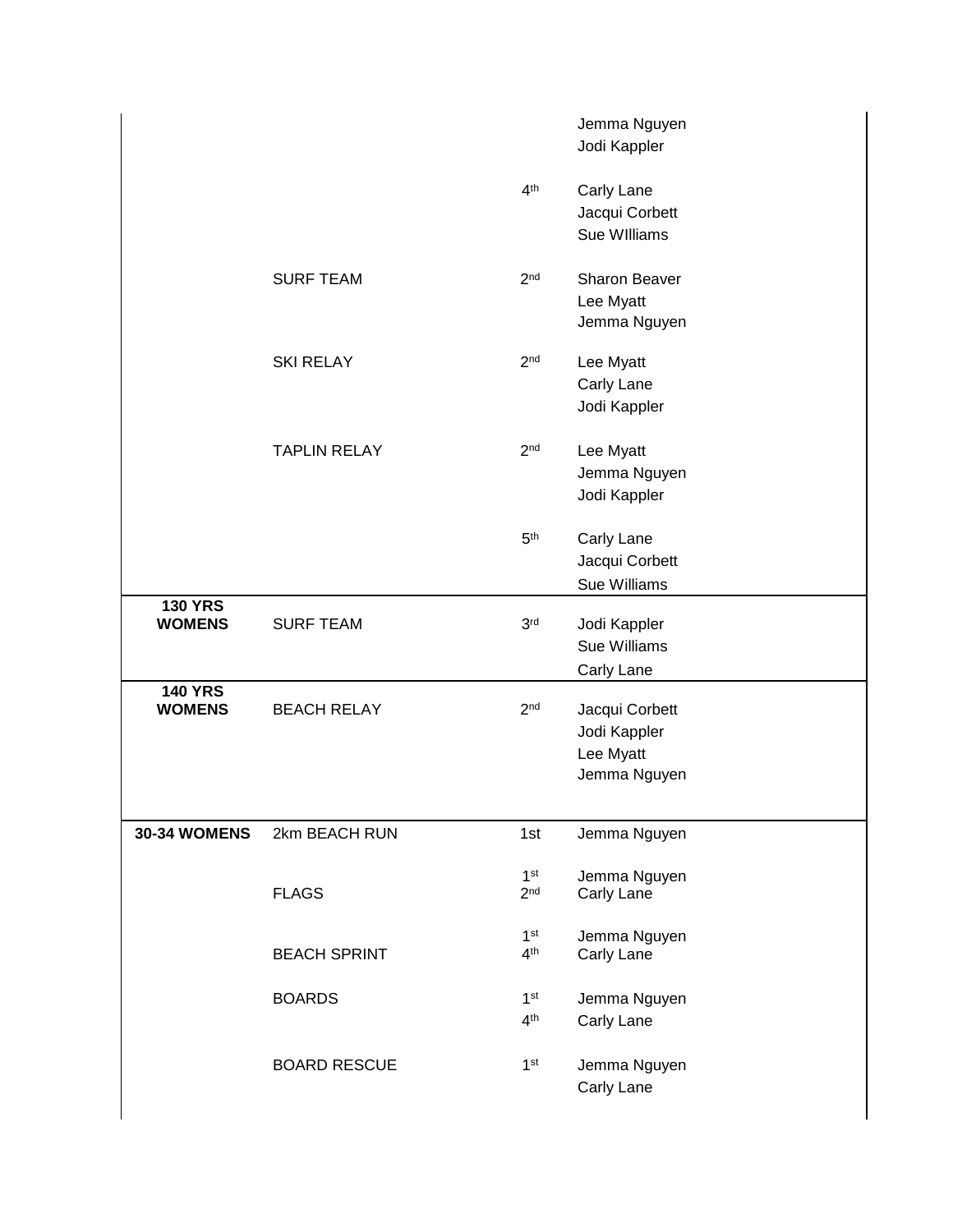|                     | <b>RESCUE TUBE</b>      | 1 <sup>st</sup> | Jemma Nguyen         |
|---------------------|-------------------------|-----------------|----------------------|
|                     | <b>SKI</b>              | 3 <sup>rd</sup> |                      |
|                     |                         |                 | Carly Lane           |
|                     | <b>SURF RACE</b>        | 1 <sup>st</sup> | Jemma Nguyen         |
|                     |                         | 4 <sup>th</sup> | Carly Lane           |
| <b>30-39 TEAMS</b>  | <b>MIXED DOUBLE SKI</b> | 5 <sup>th</sup> | <b>Craig Fowler</b>  |
|                     |                         |                 |                      |
| <b>35-39 MENS</b>   | 2km BEACH RUN           | 1 <sup>st</sup> | Craig Burton         |
|                     |                         |                 |                      |
|                     | <b>BEACH SPRINT</b>     | 4 <sup>th</sup> | Craig Burton         |
| <b>40-44 MENS</b>   | <b>BEACH SPRINT</b>     | 4 <sup>th</sup> | <b>Jarrid Turner</b> |
|                     | 2km BEACH RUN           | 6 <sup>th</sup> | Jarrid Turner        |
|                     | SINGLE SKI              | 5 <sup>th</sup> | <b>Craig Fowler</b>  |
|                     |                         |                 |                      |
| <b>40-44 WOMENS</b> | 2km BEACH RUN           | 1 <sup>st</sup> | Lee Myatt            |
|                     |                         | 2 <sub>nd</sub> | Jacqui Corbett       |
|                     | <b>BEACH FLAGS</b>      | 2 <sub>nd</sub> | Lee Myatt            |
|                     |                         | 1 <sup>st</sup> | Lee Myatt            |
|                     | <b>BEACH SPRINT</b>     | 2 <sub>nd</sub> | Jacqui Corbett       |
|                     |                         |                 |                      |
|                     | <b>BOARD RACE</b>       | 2 <sub>nd</sub> | Lee Myatt            |
|                     | <b>RESCUE TUBE RACE</b> | 2 <sub>nd</sub> | Lee Myatt            |
|                     |                         |                 |                      |
|                     | SINGLE SKI              | 1 <sup>st</sup> | Lee Myatt            |
|                     | <b>SURF RACE</b>        | 3 <sup>rd</sup> | Lee Myatt            |
| 45-49 WOMENS        | 2km BEACH RUN           | 2 <sub>nd</sub> | Jodi Kappler         |
|                     | RESCUE TUBE RACE        | 4 <sup>th</sup> | Sue Williams         |
|                     | <b>BOARD RACE</b>       | 1 <sup>st</sup> | Jodi Kappler         |
|                     | <b>BOARD RESCUE</b>     | 1 <sup>st</sup> | Jodi Kappler         |
|                     |                         |                 | Sue Williams         |
|                     | SINGLE SKI              | 1 <sup>st</sup> | Jodi Kappler         |
|                     |                         |                 |                      |
|                     | <b>IRON</b>             | 1 <sup>st</sup> | Jodi Kappler         |
| <b>50-54 WOMENS</b> | <b>BOARD RACE</b>       | 3 <sup>rd</sup> | Sharon Beaver        |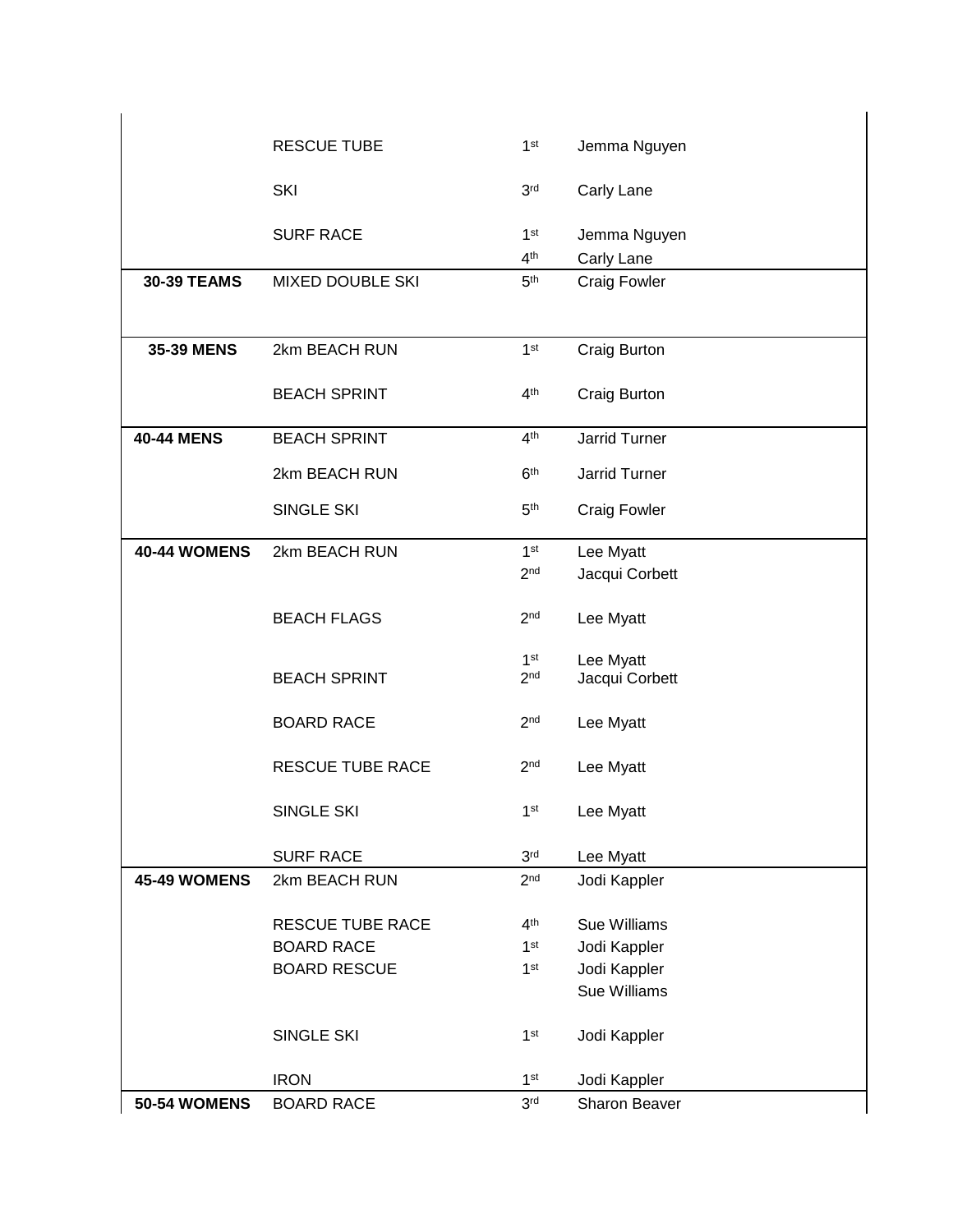## RESCUE TUBE RACE 1st Sharon Beaver

SURF RACE 1st Sharon Beaver

## **AUSSIES MASTERS RESULTS, 2018**

## **Scarborough, WA**

### **Individual Results:**

Lee Myatt- 40-44 Years: Gold in 2km Run, Single Ski, Board Race, Bronze Iron Woman, 4<sup>th</sup> Rescue Tube Race,

Jodi Kappler- 45-49 Years Gold 2km Run, 4<sup>th</sup> Board Race, 6<sup>th</sup> Single Ski,

Jemma Wilkinson Nguyen- 30-34 Years: Bronze Board Race, Surf Race, Silver Rescue Tube Race, 2km Run

Jacqui Corbett- 40-44 years: 8<sup>th</sup> Beach Sprint Final, 4<sup>th</sup> 2km Run

Derry McGaffin- 50-59 Years: 9<sup>th</sup> Iron man

Simon Newell-50-54 years: Single ski, 5<sup>th</sup> in Heat

Grant Brown- 60-64 years: Silver Flags, 5<sup>th</sup> 1km

## **Team Results:**

Gold 40-49 Female Double Ski: Jodi Kappler & Lee Myatt

Silver 110 Years Female Taplin Relay- Jodi Kappler, Lee Myatt & Jemma Nguyen

Silver 110 Years Female Board Relay- Jodi Kappler, Lee Myatt & Jemma Nguyen

4th 30-35 Female Board Rescue- Lee Myatt & Jemma Nguyen

#### **IRB States results.**

**Gold:**

Masters Male Tube swim: Jamie Rose, Daryl Stanton, Trent Stone Masters Female Tube swim: Kate Perry, Caitlin Stone, Jacqui Corbett